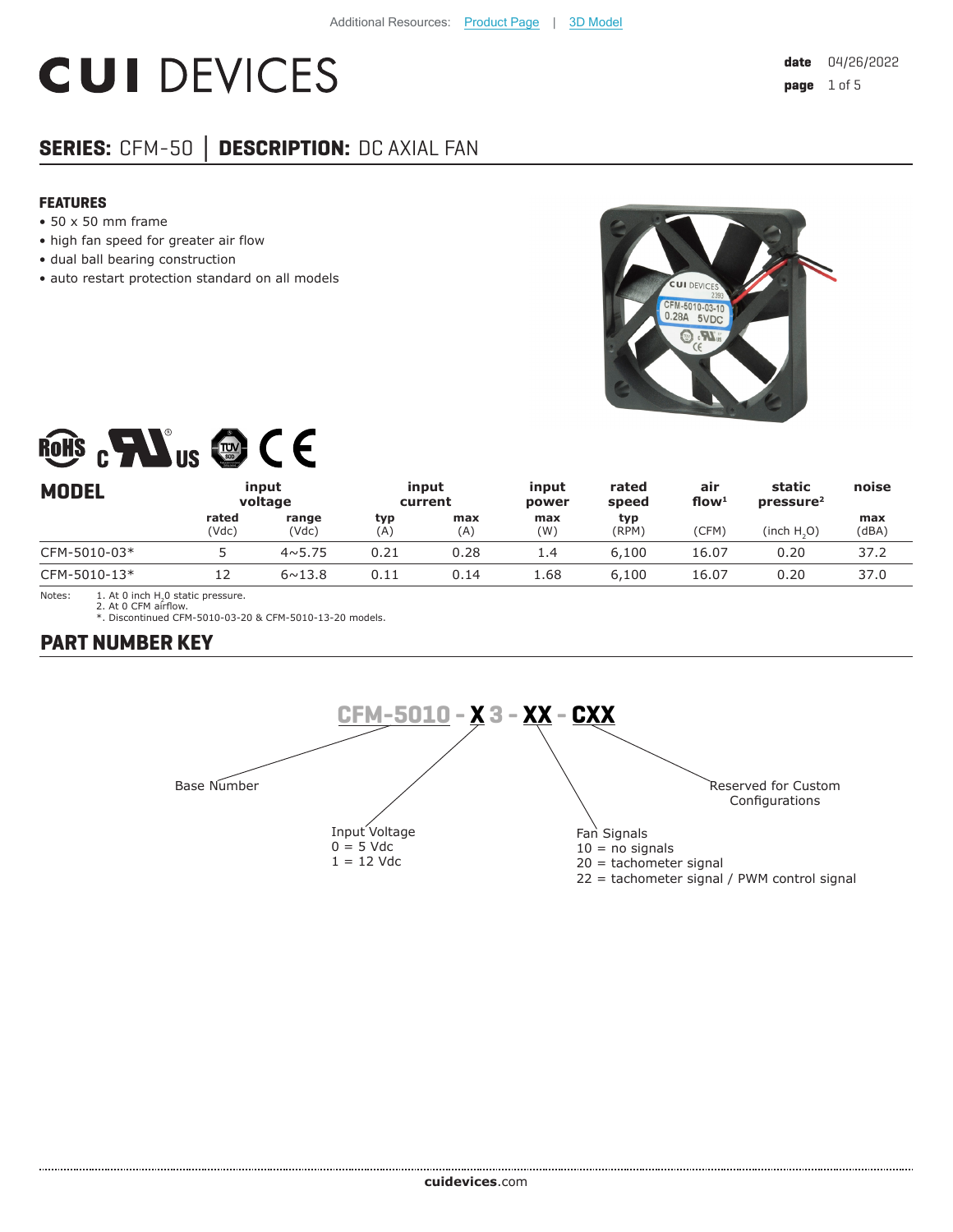#### **INPUT**

| parameter               | conditions/description                                         | min    | typ          | max          | units      |
|-------------------------|----------------------------------------------------------------|--------|--------------|--------------|------------|
| operating input voltage | 5 Vdc input models<br>12 Vdc input models                      | 4<br>6 | 12           | 5.75<br>13.8 | Vdc<br>Vdc |
| current                 | 5 Vdc input models<br>12 Vdc input models                      |        | 0.21<br>0.11 | 0.28<br>0.14 | A<br>A     |
| power                   | 5 Vdc input models<br>12 Vdc input models                      |        | 1.05<br>1.32 | 1.4<br>1.68  | W<br>W     |
| starting voltage        | at $25^{\circ}$ C<br>5 Vdc input models<br>12 Vdc input models |        |              |              | Vdc<br>Vdc |

### **PERFORMANCE**

| parameter       | conditions/description                               | min   | typ          | max          | units      |
|-----------------|------------------------------------------------------|-------|--------------|--------------|------------|
| rated speed     | at 25°C, after 10 minutes                            | 5,490 | 6,100        | 6,710        | <b>RPM</b> |
| air flow        | at 0 inch H <sub>2</sub> O, see performance curves   |       | 16.07        |              | CFM        |
| static pressure | at 0 CFM, see performance curves                     |       | 0.20         |              | inch $H2O$ |
| noise           | at $1m$<br>5 Vdc input models<br>12 Vdc input models |       | 36.0<br>36.0 | 37.2<br>37.0 | dBA<br>dBA |

# **PROTECTIONS / SIGNALS1**

| parameter                                   | conditions/description            | min | tvp | max | units |
|---------------------------------------------|-----------------------------------|-----|-----|-----|-------|
| auto restart protection                     | available on all models           |     |     |     |       |
| tachometer signal                           | available on "20" and "22" models |     |     |     |       |
| PWM control signal                          | available on "22" models          |     |     |     |       |
| Notes:<br>See annlication notes for details |                                   |     |     |     |       |

1. See application notes for

## **SAFETY & COMPLIANCE**

| parameter                      | conditions/description                                                                 | min | typ    | max | units |
|--------------------------------|----------------------------------------------------------------------------------------|-----|--------|-----|-------|
| insulation resistance of frame | at 500 Vdc between frame and positive terminal                                         | 10  |        |     | MΩ    |
| dielectric strength            | at 500 Vac, 60 Hz, 1 minute between frame and<br>positive terminal                     |     |        |     | mA    |
| safety approvals               | UL/cUL 507, TUV (EN 62368-1)                                                           |     |        |     |       |
| EMI/EMC                        | EN 55022:2010+AC:2011 Class B, EN 61000-3-<br>2:2014, EN 61000-3-3:2013, EN 55024:2010 |     |        |     |       |
| life expectancy                | at 45°C, 15~65% RH                                                                     |     | 70,000 |     | hours |
| <b>RoHS</b>                    | yes                                                                                    |     |        |     |       |

#### **ENVIRONMENTAL**

| parameter             | conditions/description | min   | typ | max | units         |
|-----------------------|------------------------|-------|-----|-----|---------------|
| operating temperature |                        | $-10$ |     | 70  | $\circ$       |
| storage temperature   |                        | $-40$ |     | 70  | $\circ$       |
| operating humidity    | non-condensing         |       |     | 90  | $\%$          |
| storage humidity      | non-condensing         |       |     | 95  | $\frac{0}{0}$ |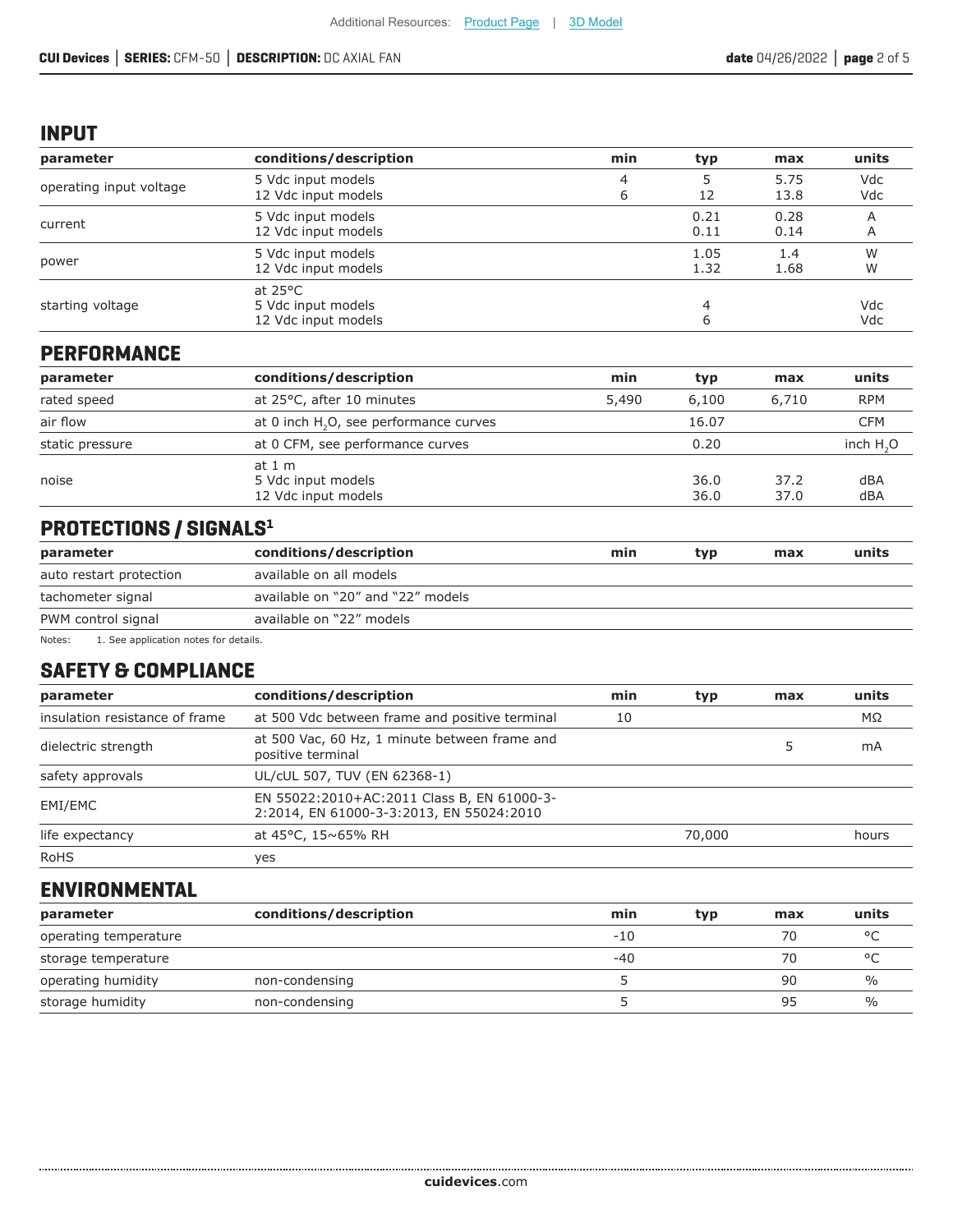#### **PERFORMANCE CURVES**



### **MECHANICAL**

| parameter             | conditions/description                           | min | typ          | max | units |
|-----------------------|--------------------------------------------------|-----|--------------|-----|-------|
| motor                 | 4 pole DC brushless                              |     |              |     |       |
| bearing system        | ball bearing                                     |     |              |     |       |
| direction of rotation | counter-clockwise viewed from front of fan blade |     |              |     |       |
| dimensions            | $50 \times 50 \times 10.6$                       |     |              |     | mm    |
| material              | PBT (UL94V-0)                                    |     |              |     |       |
| weight                | 5 Vdc input models<br>12 Vdc input models        |     | 20.7<br>20.3 |     |       |

#### **MECHANICAL DRAWING**

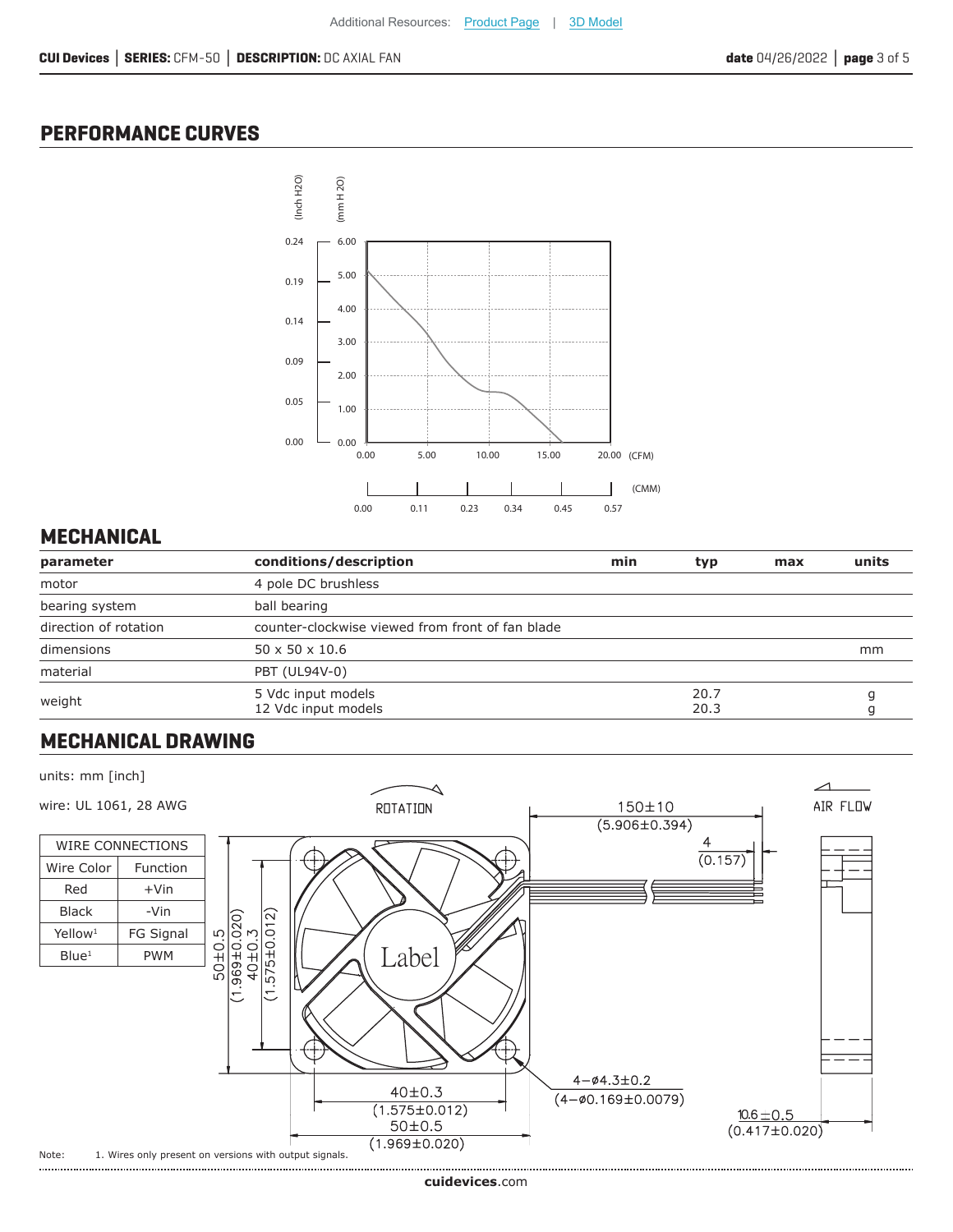#### **APPLICATION NOTES**

#### **Auto Restart Protection/Current Limit Protection**

When the fan motor is locked, the device will cut off the drive current within two to six seconds and restart automatically after a few seconds. If the lock situation is continued, the device will work on a repeated cycle of cut-off and restart until the lock is released. (See Figure 1 below).

#### **Figure 1 Current Limit Protection**



#### **Pulse Sensor/Tachometer Signal/FG**

Pulse Sensor is for detecting the rotational speed of the fan motor. At locked rotor condition, the signal stops cycling and the output is fixed at VoH or VoL (See Figures 2~3 below).



#### **PMW Control Signal**

A speed control lead can be provided that will accept a PWM signal from the customer circuit to vary the speed of the fan. The change in speed is linear by changing the Duty-Cycle of the PWM. Open collector type and pull-up voltage is changed by maximum operating voltage and sink current by consuming current. (See Figure 4 below).